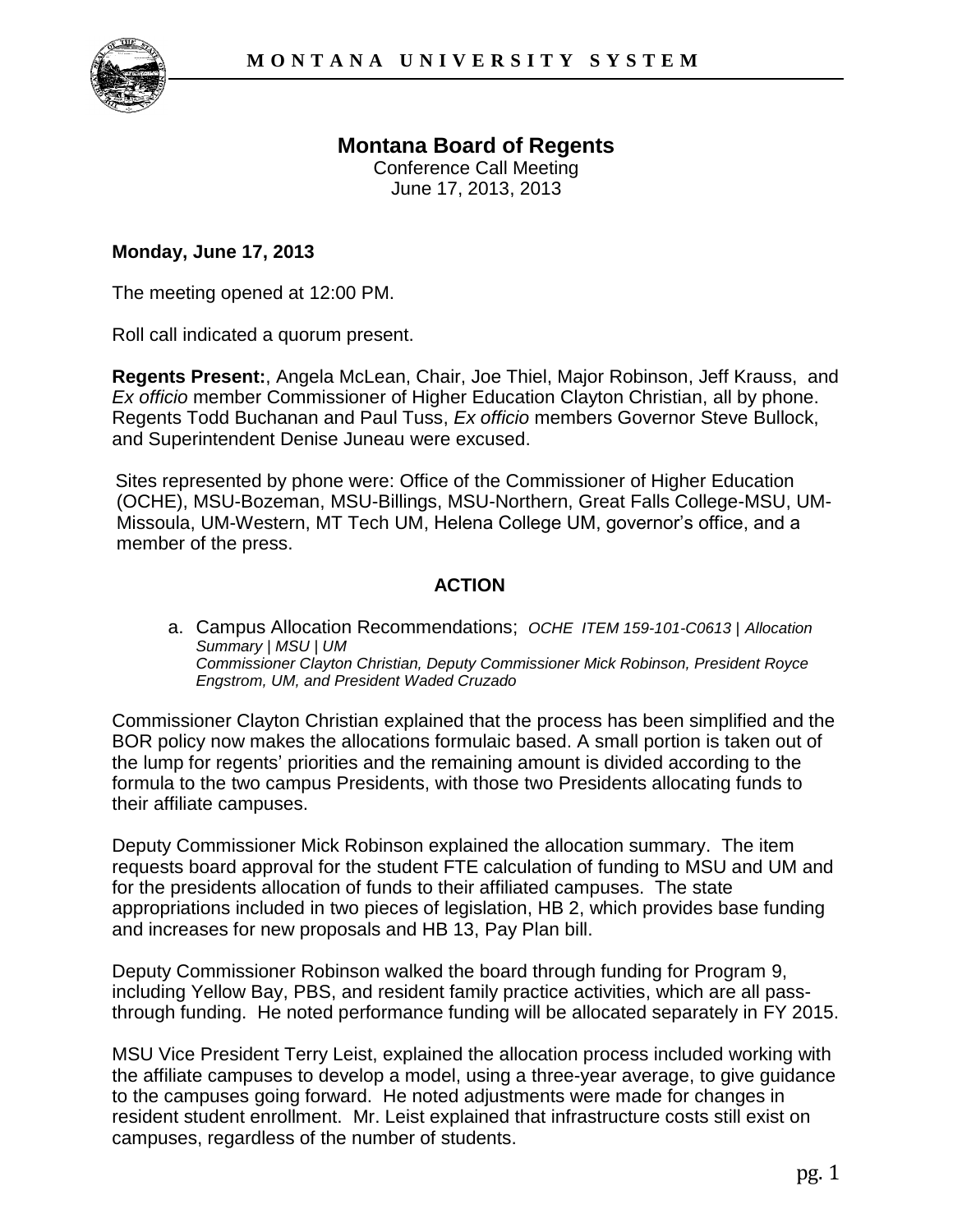

Deputy Commissioner Robinson explained that the allocations were based on the threeyear average of resident FTE.

UM Vice President Mike Reid explained that the methodology used by UM is a base percentage then adding a certain percentage for each of the campuses. He added that if UM is granted additional funding, they then add a certain percentage of funding to each of the affiliate campuses.

Deputy Commissioner Robinson told the board the UM campuses asked for an exception to allow them to come back to the board at the May 2014 BOR meeting to look at a different allocation for the final year of the biennium. The total amount for the UM campuses would remain the same, but the distribution to campuses may change. UM Vice President Reid had noted that UM campuses were considering making some changes to their allocations, but had not yet made any decisions; thus they would like to come back the following year with recommendations for FY 15.

Regent Thiel asked for clarification on the line item funding for regents' priorities. Deputy Commissioner Robinson replied that the \$300,000 per year has been a standard level for the past several years. The specific priority items have not yet been determined.

Commissioner Christian noted that this allows the MUS some flexibility to focus on areas that will become BOR priorities in the next two years.

Regent Jeff Krauss moved approval of ITEM 159-101-C0613. Motion passed 4-0.

b. Construct Basement Space, Adams Center; UM-Missoula *ITEM 159-1001- C0613* 

President Royce Engstrom asked for approval to complete a small project to build a basement in conjunction with the construction of the student athletic academic center. He stressed this is an opportunity to build a basement now; once the academic center is built, it would not be feasible to build the basement. The basement would not be connected to the academic center programmatically but rather a part of Adams Center operations. President Engstrom clarified the funding would come from auxiliary revenue related to Adams Center operations.

Regent Robinson noted when looking at doing a number of projects on campuses, it is important to constantly asses those and see if there are spaces, such as this instance, that could be used for accommodating growth…. Thinks this is great idea.

Regent Robinson moved approval of ITEM 159-1001-C0613. Motion passed 4-0.

c. Authorization for Campus Facility Renaming; MT Tech *ITEM 159-1501-C0613* 

Provost Doug Abbott, MT Tech, indicated that MT Tech would like to name the football field "Bob Green Field." Mr. Green was a prominent coach and mentor at MT Tech. MT Tech is requesting the renaming at this time because they are in the process of ordering turf for the field and they need the authority to have the name Bob Green Field built into